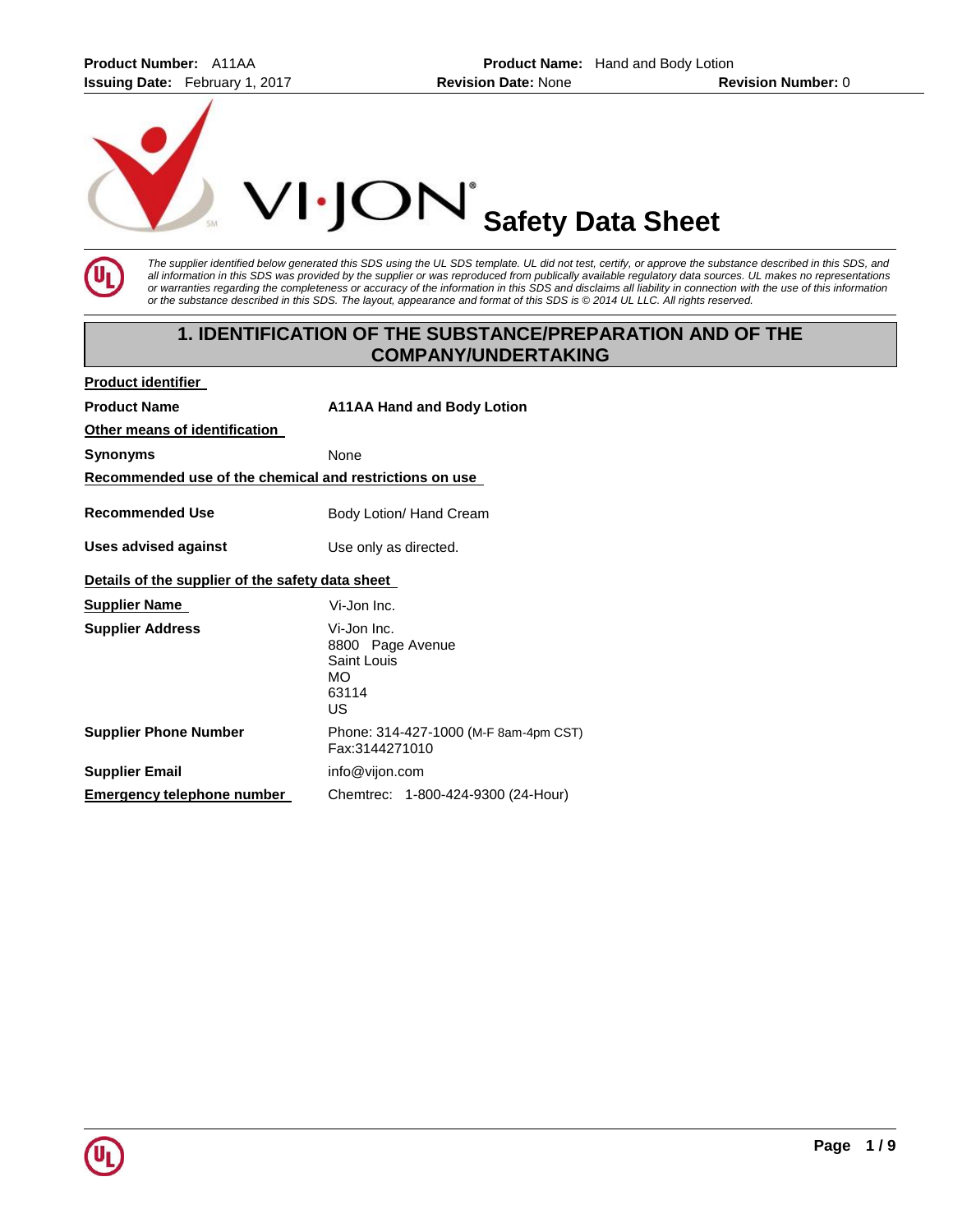# **2. HAZARDS IDENTIFICATION**

# **Classification**

This chemical is not considered hazardous by the 2012 OSHA Hazard Communication Standard (29 CFR 1910.1200).

## **GHS Label elements, including precautionary statements**

# **Emergency Overview**

The product contains no substances which at their given concentration, are considered to be hazardous to health.

**Appearance:** Opaque, White to Off-White, Viscous Liquid

**Physical state:** Viscous Liquid **Direction Codor: Sweet, Floral** Controllering Controllering Controllering Controllering Controllering Controllering Controllering Controllering Controllering Controllering Controllering Co

**Precautionary Statements - Prevention** Not applicable

**Precautionary Statements - Response** None

**Precautionary Statements - Storage**

None

**Precautionary Statements - Disposal** None

**Hazards not otherwise classified (HNOC)** Not applicable

## **Unknown Toxicity**

4 % of the mixture consists of ingredient(s) of unknown toxicity

## **Other information**

Toxic to aquatic life with long lasting effects May cause slight eye irritation

# **Interactions with Other Chemicals**

No information available.

| 3. COMPOSITION/INFORMATION ON INGREDIENTS |                  |            |                     |
|-------------------------------------------|------------------|------------|---------------------|
| <b>Chemical name</b>                      | <b>CAS No</b>    | Weight-%   | <b>Trade Secret</b> |
| Water                                     | 7732-18-5        | $50 - 100$ | $\star$             |
| Stearic Acid                              | $57-11-4$        | $0 - 10$   | $\star$             |
| Cetyl Alcohol                             | 36653-82-4       | $0 - 10$   | $\star$             |
| <b>Glyceryl Stearate</b>                  | 123-94-4         | $0 - 10$   | $\star$             |
| <b>Mineral Oil</b>                        | 8042-47-5        | $0 - 10$   | $\star$             |
| <b>Tocopheryl Acetate</b>                 | 58-95-7          | $0 - 10$   | $\star$             |
| Aloe Barbadensis Leaf Juice               | 85507-69-3       | $0 - 10$   | $\star$             |
| Glycerin                                  | $56 - 81 - 5$    | $0 - 10$   | $\star$             |
| Ascorbic Acid                             | $50 - 81 - 7$    | $0 - 10$   | $\star$             |
| Cholecalciferol                           | 67-97-0          | $0 - 10$   | $\star$             |
| <b>Retinyl Palmitate</b>                  | 79-81-2          | $0 - 10$   | $\star$             |
| Phenoxyethanol                            | 122-99-6         | $0 - 10$   | $\star$             |
| <b>Isopropyl Myristate</b>                | 110-27-0         | $0 - 10$   | $\star$             |
| <b>Isopropyl Palmitate</b>                | 142-91-6         | $0 - 10$   | $\star$             |
| Methylparaben                             | 99-76-3          | $0 - 10$   | $\star$             |
| Disodium EDTA                             | 139-33-3         | $0 - 10$   | $\star$             |
| Triethanolamine                           | 102-71-6         | $0 - 10$   | $\star$             |
| Fragrance                                 | <b>FRAGRANCE</b> | $0 - 10$   | $\star$             |

\*The exact percentage (concentration) of composition has been withheld as a trade secret

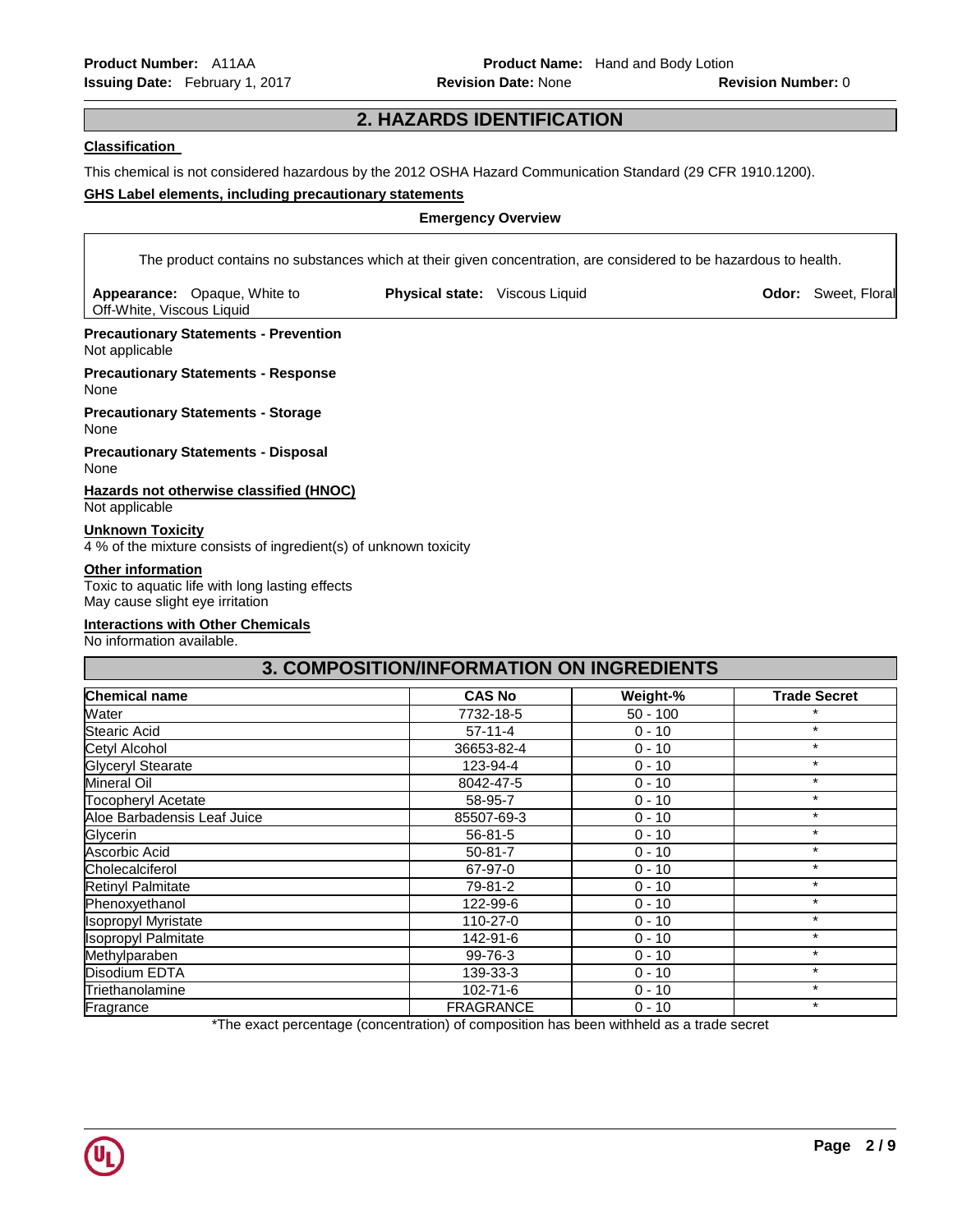|                                                                                                      | <b>4. FIRST AID MEASURES</b>                                                                                          |
|------------------------------------------------------------------------------------------------------|-----------------------------------------------------------------------------------------------------------------------|
| <b>First aid measures</b>                                                                            |                                                                                                                       |
| Eye contact                                                                                          | Rinse thoroughly with plenty of water, also under the eyelids. If symptoms persist, call a<br>physician.              |
| <b>Skin contact</b>                                                                                  | Wash with soap and water.                                                                                             |
| <b>Inhalation</b>                                                                                    | Remove to fresh air.                                                                                                  |
| Ingestion                                                                                            | Rinse mouth immediately and drink plenty of water. Never give anything by mouth to an<br>unconscious person.          |
| Most important symptoms and effects, both acute and delayed                                          |                                                                                                                       |
| <b>Most Important Symptoms and</b><br><b>Effects</b>                                                 | No information available.                                                                                             |
|                                                                                                      | Indication of any immediate medical attention and special treatment needed                                            |
| <b>Notes to Physician</b>                                                                            | Treat symptomatically.                                                                                                |
|                                                                                                      | <b>5. FIRE-FIGHTING MEASURES</b>                                                                                      |
| <b>Suitable Extinguishing Media</b>                                                                  | Use extinguishing measures that are appropriate to local circumstances and the surrounding environment.               |
| Unsuitable extinguishing media<br>CAUTION: Use of water spray when fighting fire may be inefficient. |                                                                                                                       |
| Specific hazards arising from the chemical<br>No information available.                              |                                                                                                                       |
| <b>Explosion Data</b><br><b>Sensitivity to Mechanical Impact</b>                                     | None.                                                                                                                 |
| <b>Sensitivity to Static Discharge</b>                                                               | None.                                                                                                                 |
| Protective equipment and precautions for firefighters                                                |                                                                                                                       |
| protective gear.                                                                                     | As in any fire, wear self-contained breathing apparatus pressure-demand, MSHA/NIOSH (approved or equivalent) and full |
|                                                                                                      | <b>6. ACCIDENTAL RELEASE MEASURES</b>                                                                                 |
|                                                                                                      | Personal precautions, protective equipment and emergency procedures                                                   |
| <b>Personal precautions</b>                                                                          | Avoid contact with eyes.                                                                                              |
| <b>Environmental precautions</b>                                                                     |                                                                                                                       |
| <b>Environmental precautions</b>                                                                     | See Section 12 for additional Ecological Information.                                                                 |
| Methods and material for containment and cleaning up                                                 |                                                                                                                       |
| <b>Methods for containment</b>                                                                       | Prevent further leakage or spillage if safe to do so.                                                                 |
| Methods for cleaning up                                                                              | Soak up with inert absorbent material. Pick up and transfer to properly labeled containers.                           |
|                                                                                                      | 7. HANDLING AND STORAGE                                                                                               |
| <b>Precautions for safe handling</b>                                                                 |                                                                                                                       |
| <b>Handling</b>                                                                                      | Handle in accordance with good industrial hygiene and safety practice.                                                |
| Conditions for safe storage, including any incompatibilities                                         |                                                                                                                       |
| <b>Storage</b>                                                                                       | Keep containers tightly closed in a dry, cool and well-ventilated place.                                              |
| <b>Incompatible Products</b>                                                                         | None known based on information supplied.                                                                             |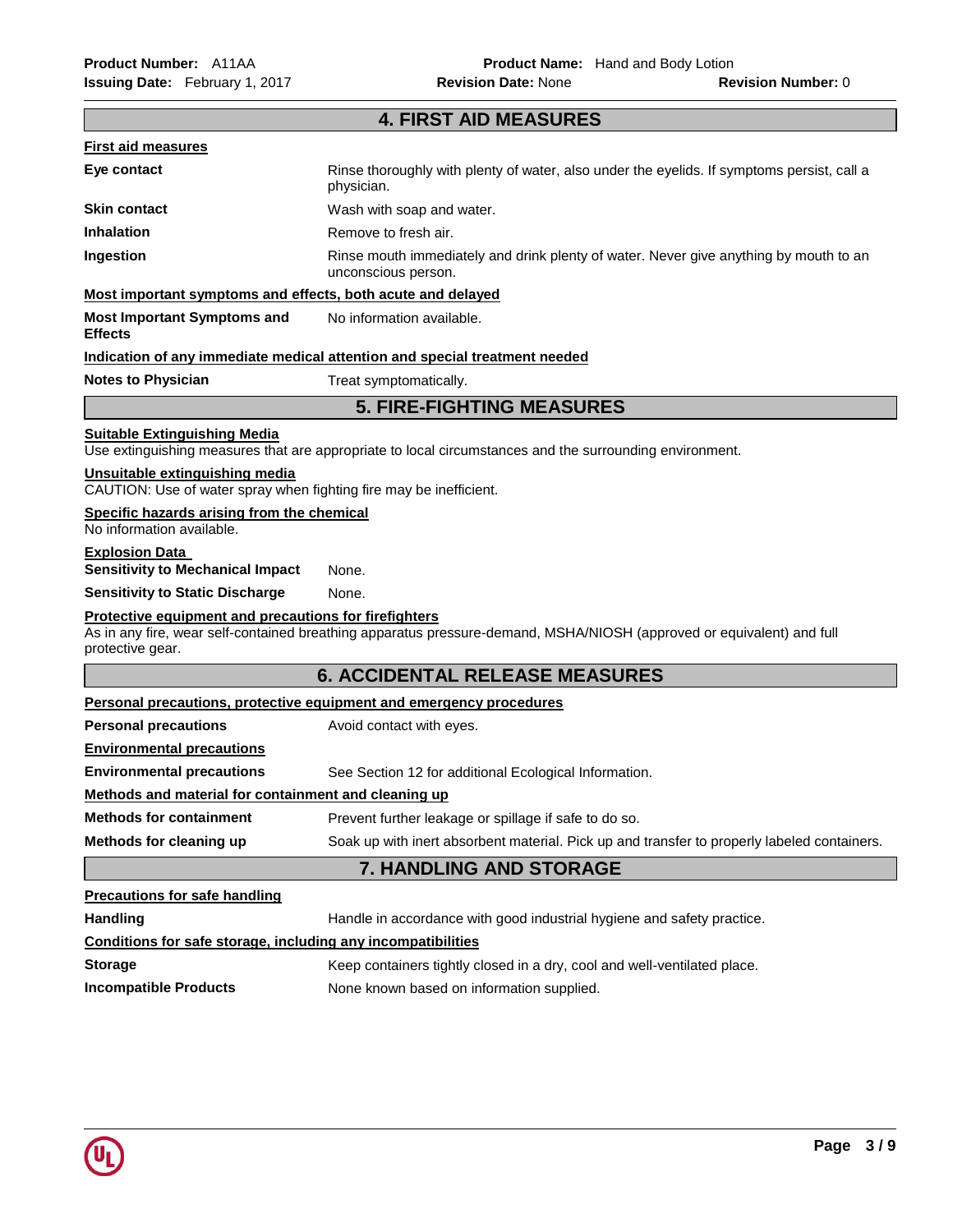# **8. EXPOSURE CONTROLS/PERSONAL PROTECTION**

# **Control parameters**

**Exposure Guidelines** There is no exposure data pertaining to the Product. This section reflects exposure data pertaining to individual ingredients.

| <b>Chemical name</b> | <b>ACGIH TLV</b>                           | <b>OSHA PEL</b>                                   | <b>NIOSH IDLH</b>              |
|----------------------|--------------------------------------------|---------------------------------------------------|--------------------------------|
| Glyceryl Stearate    | TWA: 10 mg/m $3$                           |                                                   |                                |
| 123-94-4             |                                            |                                                   |                                |
| Mineral Oil          | TWA: $5 \text{ ma/m}^3$ inhalable fraction | TWA: $5 \text{ mg/m}^3$                           | IDLH: $2500$ mg/m <sup>3</sup> |
| 8042-47-5            | excluding metal working fluids, highly &   | (vacated) TWA: 5 mg/m $3$                         | TWA: $5 \text{ mg/m}^3$        |
|                      | severely refined                           |                                                   | STEL: $10 \text{ mg/m}^3$      |
| Glycerin             | TWA: 10 mg/m <sup>3</sup> mist             | TWA: 15 mg/m <sup>3</sup> mist, total particulate |                                |
| $56 - 81 - 5$        |                                            | TWA: $5 \text{ mg/m}^3$ mist, respirable          |                                |
|                      |                                            | fraction                                          |                                |
|                      |                                            | (vacated) TWA: 10 mg/m <sup>3</sup> mist, total   |                                |
|                      |                                            | particulate                                       |                                |
|                      |                                            | (vacated) TWA: $5 \text{ mg/m}^3$ mist,           |                                |
|                      |                                            | respirable fraction                               |                                |
| Triethanolamine      | TWA: 5 mg/m $3$                            |                                                   |                                |
| 102-71-6             |                                            |                                                   |                                |

*ACGIH TLV: American Conference of Governmental Industrial Hygienists - Threshold Limit Value OSHA PEL: Occupational Safety and Health Administration - Permissible Exposure Limits NIOSH IDLH Immediately Dangerous to Life or Health* 

**Other Exposure Guidelines** Vacated limits revoked by the Court of Appeals decision in AFL-CIO v. OSHA, 965 F.2d 962 (11th Cir., 1992)

# **Appropriate engineering controls**

| <b>Engineering Measures</b>   | <b>Showers</b><br>Eyewash stations<br>Ventilation systems             |  |
|-------------------------------|-----------------------------------------------------------------------|--|
|                               | Individual protection measures, such as personal protective equipment |  |
| <b>Eye/face protection</b>    | No special protective equipment required.                             |  |
| Skin and body protection      | No special protective equipment required.                             |  |
| <b>Respiratory protection</b> | If exposure limits are exceeded or irritation is experienced          |  |

**Respiratory protection** If exposure limits are exceeded or irritation is experienced, NIOSH/MSHA approved respiratory protection should be worn. Positive-pressure supplied air respirators may be required for high airborne contaminant concentrations. Respiratory protection must be provided in accordance with current local regulations.

**Hygiene Measures** Handle in accordance with good industrial hygiene and safety practice.

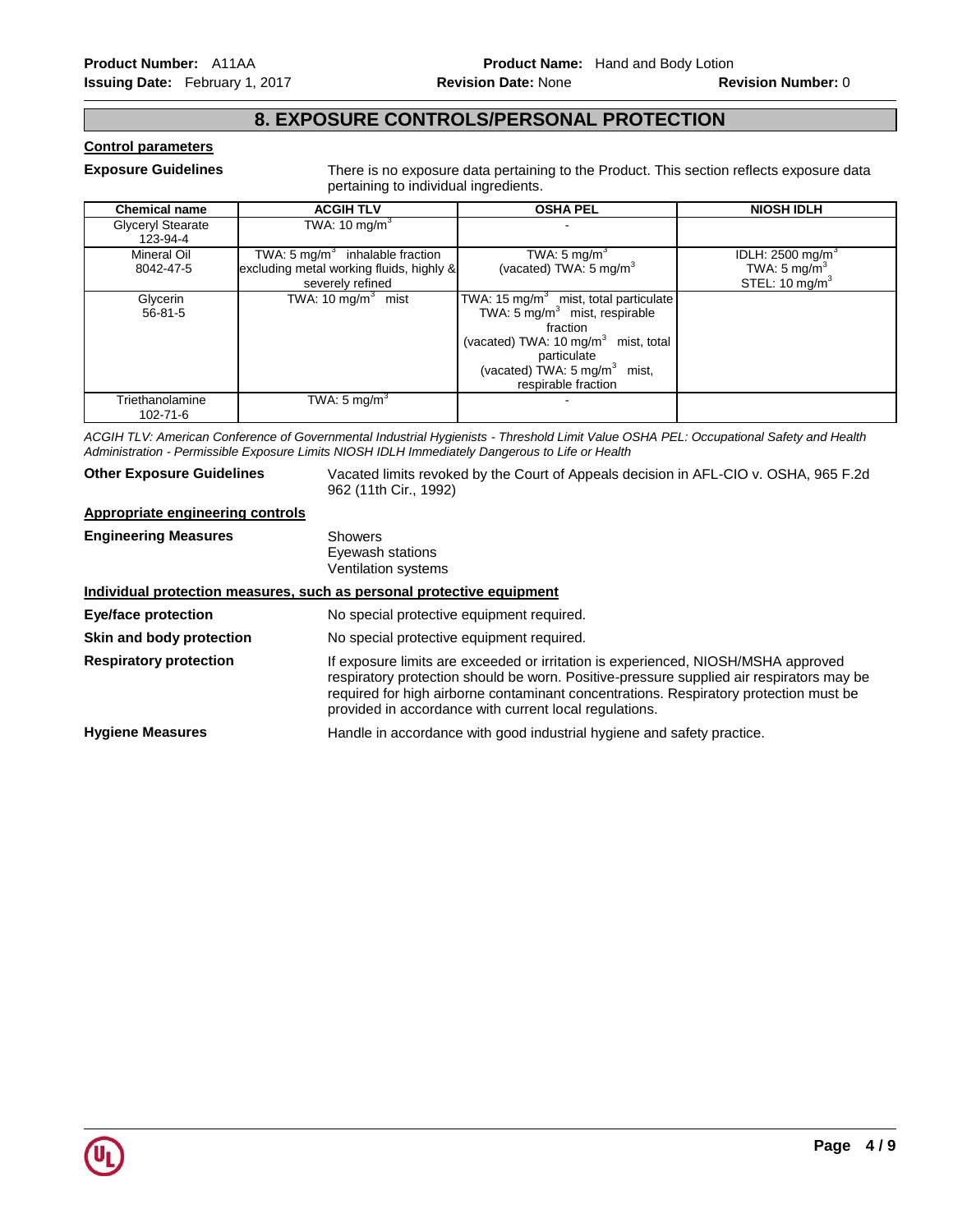# **9. PHYSICAL AND CHEMICAL PROPERTIES**

# **Physical and Chemical Properties**

| <b>Physical state</b><br>Appearance                                                                                                                                                                                                                                                                                                                                                                                                                                                                                                                                             | Viscous Liquid<br>Opaque, White to Off-White, Viscous<br>Liquid                                                                                                                                                                                                                                                                                         | Odor                                                                                                                                                                                                                                                  | Sweet, Floral     |
|---------------------------------------------------------------------------------------------------------------------------------------------------------------------------------------------------------------------------------------------------------------------------------------------------------------------------------------------------------------------------------------------------------------------------------------------------------------------------------------------------------------------------------------------------------------------------------|---------------------------------------------------------------------------------------------------------------------------------------------------------------------------------------------------------------------------------------------------------------------------------------------------------------------------------------------------------|-------------------------------------------------------------------------------------------------------------------------------------------------------------------------------------------------------------------------------------------------------|-------------------|
| <b>Color</b>                                                                                                                                                                                                                                                                                                                                                                                                                                                                                                                                                                    | White to Off-White                                                                                                                                                                                                                                                                                                                                      | <b>Odor Threshold</b>                                                                                                                                                                                                                                 | No data available |
| <b>Property</b><br>рH<br>Melting / freezing point<br>Boiling point / boiling range<br><b>Flash Point</b><br><b>Evaporation Rate</b><br>Flammability (solid, gas)<br><b>Flammability Limit in Air</b><br><b>Upper flammability limit</b><br>Lower flammability limit<br>Vapor pressure<br><b>Vapor density</b><br><b>Specific Gravity</b><br><b>Water Solubility</b><br>Solubility in other solvents<br>Partition coefficient: n-octanol/water0<br><b>Autoignition temperature</b><br><b>Decomposition temperature</b><br><b>Kinematic viscosity</b><br><b>Dynamic viscosity</b> | <b>Values</b><br>6.0<br>No data available<br>No data available<br>No data available<br>No data available<br>No data available<br>No data available<br>No data available<br>No data available<br>No data available<br>0.99<br>Miscible in water<br>No data available<br>No data available<br>No data available<br>No data available<br>No data available | <b>Remarks Method</b><br>None known<br>None known<br>None known<br>None known<br>None known<br>None known<br>None known<br>None known<br>None known<br>None known<br>None known<br>None known<br>None known<br>None known<br>None known<br>None known |                   |
| <b>Explosive properties</b>                                                                                                                                                                                                                                                                                                                                                                                                                                                                                                                                                     | No data available                                                                                                                                                                                                                                                                                                                                       |                                                                                                                                                                                                                                                       |                   |
| <b>Oxidizing properties</b>                                                                                                                                                                                                                                                                                                                                                                                                                                                                                                                                                     | No data available                                                                                                                                                                                                                                                                                                                                       |                                                                                                                                                                                                                                                       |                   |
| <b>Other Information</b>                                                                                                                                                                                                                                                                                                                                                                                                                                                                                                                                                        |                                                                                                                                                                                                                                                                                                                                                         |                                                                                                                                                                                                                                                       |                   |
| <b>Softening Point</b><br><b>VOC Content (%)</b><br><b>Particle Size</b><br><b>Particle Size Distribution</b>                                                                                                                                                                                                                                                                                                                                                                                                                                                                   | No data available<br>No data available<br>No data available<br>No data available                                                                                                                                                                                                                                                                        |                                                                                                                                                                                                                                                       |                   |

# **10. STABILITY AND REACTIVITY**

## **Reactivity**

No data available.

# **Chemical stability**

Stable under recommended storage conditions.

# **Possibility of Hazardous Reactions**

None under normal processing.

# **Hazardous Polymerization**

Hazardous polymerization does not occur.

# **Conditions to avoid**

None known based on information supplied.

# **Incompatible materials**

None known based on information supplied.

## **Hazardous Decomposition Products**

None known based on information supplied.

When used in accordance with the directions.

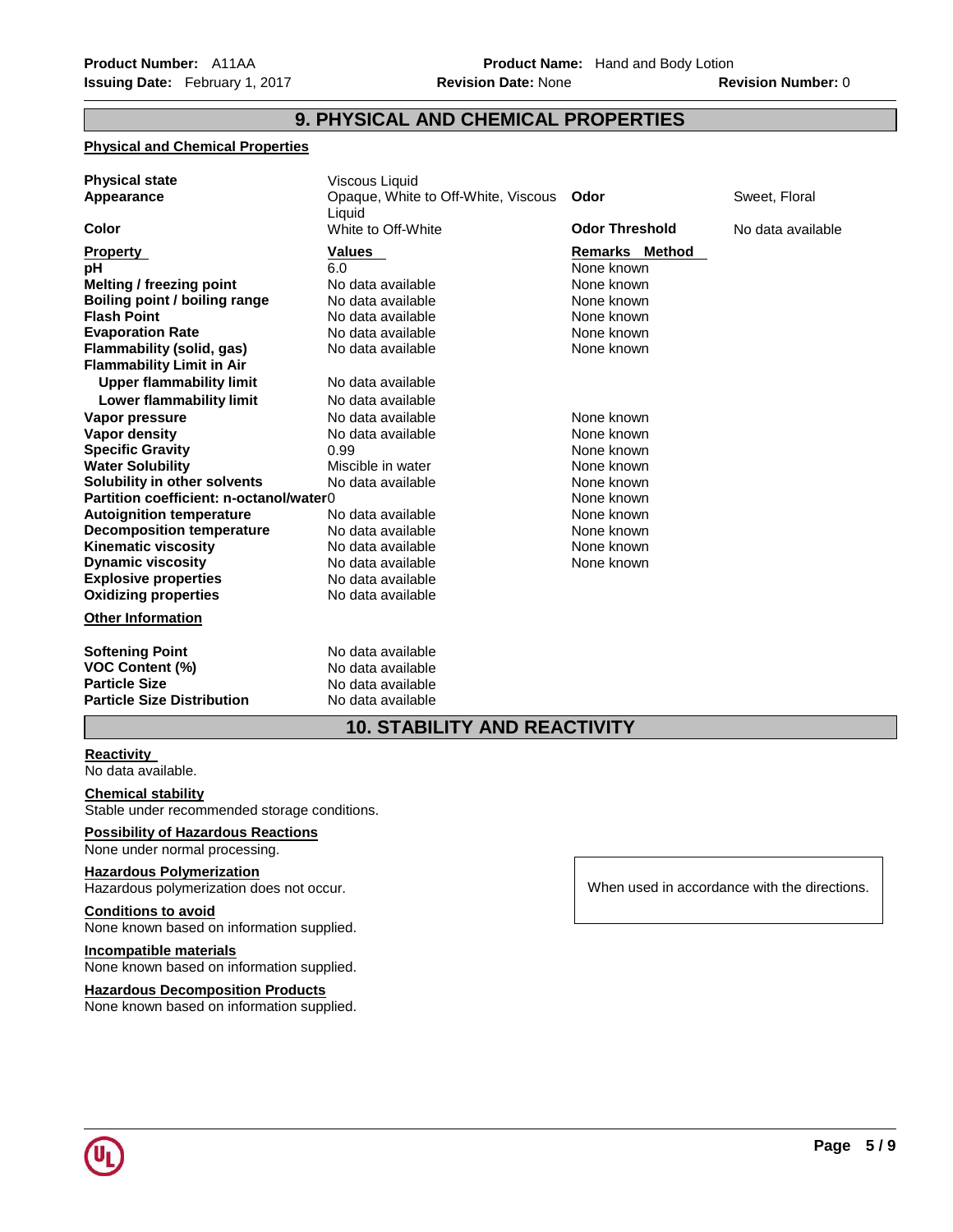# **11. TOXICOLOGICAL INFORMATION**

**There is no data for this product. The information included in this section describes the potential hazards of the individual ingredients.**

# **Information on likely routes of exposure**

| <b>Product Information</b> |                                                                   |
|----------------------------|-------------------------------------------------------------------|
| <b>Inhalation</b>          | Specific test data for the substance or mixture is not available. |
| Eye contact                | Specific test data for the substance or mixture is not available. |
| <b>Skin contact</b>        | Specific test data for the substance or mixture is not available. |
| Ingestion                  | Specific test data for the substance or mixture is not available. |

### **Component Information**

| <b>Chemical name</b>                   | Oral LD50                | Dermal LD50                                  | <b>Inhalation LC50</b>                   |
|----------------------------------------|--------------------------|----------------------------------------------|------------------------------------------|
| Water<br>7732-18-5                     | $\sqrt{590}$ mL/kg (Rat) |                                              |                                          |
| <b>Stearic Acid</b><br>$57-11-4$       |                          | (Rabbit)<br>$> 5$ g/kg                       |                                          |
| Cetyl Alcohol<br>36653-82-4            | $= 5$ g/kg<br>(Rat)      | (Rabbit)<br>$> 2600$ mg/kg                   |                                          |
| Mineral Oil<br>8042-47-5               | > 5000 mg/kg<br>(Rat)    |                                              |                                          |
| Glycerin<br>$56 - 81 - 5$              | $= 12600$ mg/kg<br>(Rat) | $> 10$ g/kg<br>(Rabbit)                      | $> 570$ mg/m <sup>3</sup><br>$(Rat)$ 1 h |
| Ascorbic Acid<br>$50 - 81 - 7$         | $= 11900$ mg/kg (Rat)    |                                              |                                          |
| Cholecalciferol<br>67-97-0             | $= 42$ mg/kg<br>(Rat)    | $\overline{a}$                               |                                          |
| <b>Retinyl Palmitate</b><br>79-81-2    | = 7910 mg/kg<br>(Rat)    | $\blacksquare$                               | $\blacksquare$                           |
| Phenoxyethanol<br>122-99-6             | = 1260 mg/kg<br>(Rat)    | $= 5$ mL/kg (Rabbit)                         |                                          |
| <b>Isopropyl Myristate</b><br>110-27-0 | > 10000 mg/kg<br>(Rat)   | $= 5$ g/kg<br>(Rabbit)                       | > 41 mg/L<br>$(Rat)$ 1 h                 |
| <b>Isopropyl Palmitate</b><br>142-91-6 | $> 5$ g/kg (Rat)         | > 5 g/kg<br>(Rabbit)                         |                                          |
| Methylparaben<br>99-76-3               | $= 2100$ mg/kg<br>(Rat)  | ۰                                            | $\blacksquare$                           |
| Disodium EDTA<br>139-33-3              | $= 2$ g/kg<br>(Rat)      | $\blacksquare$                               | $\blacksquare$                           |
| Triethanolamine<br>102-71-6            | $= 4190$ mg/kg<br>(Rat)  | $(Rat) > 20$ mL/kg<br>$>16$ mL/kg<br>Rabbit) | $\sim$                                   |

**Information on toxicological effects**

**Symptoms** No information available.

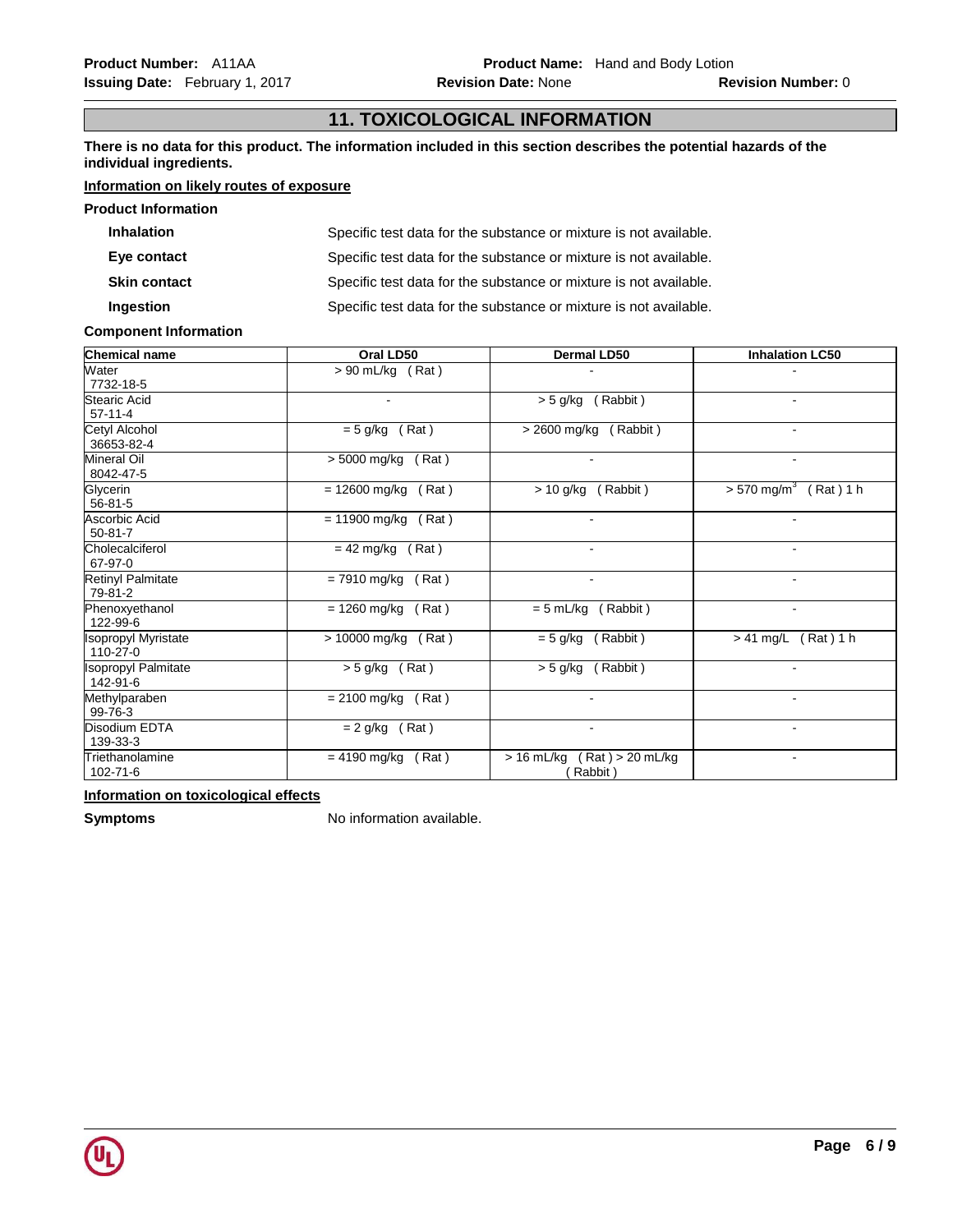|                             |              | Delayed and immediate effects as well as chronic effects from short and long-term exposure                                                         |            |             |
|-----------------------------|--------------|----------------------------------------------------------------------------------------------------------------------------------------------------|------------|-------------|
| <b>Sensitization</b>        |              | No information available.                                                                                                                          |            |             |
| <b>Mutagenic Effects</b>    |              | No information available.                                                                                                                          |            |             |
| Carcinogenicity             |              | The table below indicates whether each agency has listed any ingredient as a carcinogen.<br>No known carcinogens are present at greater than 0.1%. |            |             |
| <b>Chemical name</b>        | <b>ACGIH</b> | <b>IARC</b>                                                                                                                                        | <b>NTP</b> | <b>OSHA</b> |
| Triethanolamine<br>102-71-6 |              | Group 3 - Not Classifiable as<br>to Carcinogenicity in<br><b>Humans</b>                                                                            |            |             |

| <b>Reproductive toxicity</b>    | No information available.                      |
|---------------------------------|------------------------------------------------|
| <b>STOT - single exposure</b>   | No information available.                      |
| <b>STOT - repeated exposure</b> | No information available.                      |
| <b>Chronic Toxicity</b>         | No known effect based on information supplied. |
| <b>Target Organ Effects</b>     | Eyes.                                          |
| <b>Aspiration Hazard</b>        | No information available.                      |
|                                 |                                                |

**Numerical measures of toxicity Product Information** 

**The following values are calculated based on chapter 3.1 of the GHS document** Not applicable

# **12. ECOLOGICAL INFORMATION**

**There is no ecological data on the Product. The Product ingredients are expected to be safe for the environment at concentrations predicted under normal use and accidental spill scenarios. Packaging components are compatible with the conventional solid waste management practices.**

### **Ecotoxicity**

Toxic to aquatic life with long lasting effects.

## **Persistence and Degradability**

No information available.

## **Bioaccumulation**

No information available.

## **Other adverse effects**

No information available.

# **13. DISPOSAL CONSIDERATIONS**

### **Waste treatment methods**

**Disposal methods** This material, as supplied, is not a hazardous waste according to Federal regulations (40 CFR 261). This material could become a hazardous waste if it is mixed with or otherwise comes in contact with a hazardous waste, if chemical additions are made to this material, or if the material is processed or otherwise altered. Consult 40 CFR 261 to determine whether the altered material is a hazardous waste. Consult the appropriate state, regional, or local regulations for additional requirements.

**Contaminated Packaging** Dispose of contents/containers in accordance with local regulations.

This product contains one or more substances that are listed with the State of California as a hazardous waste.

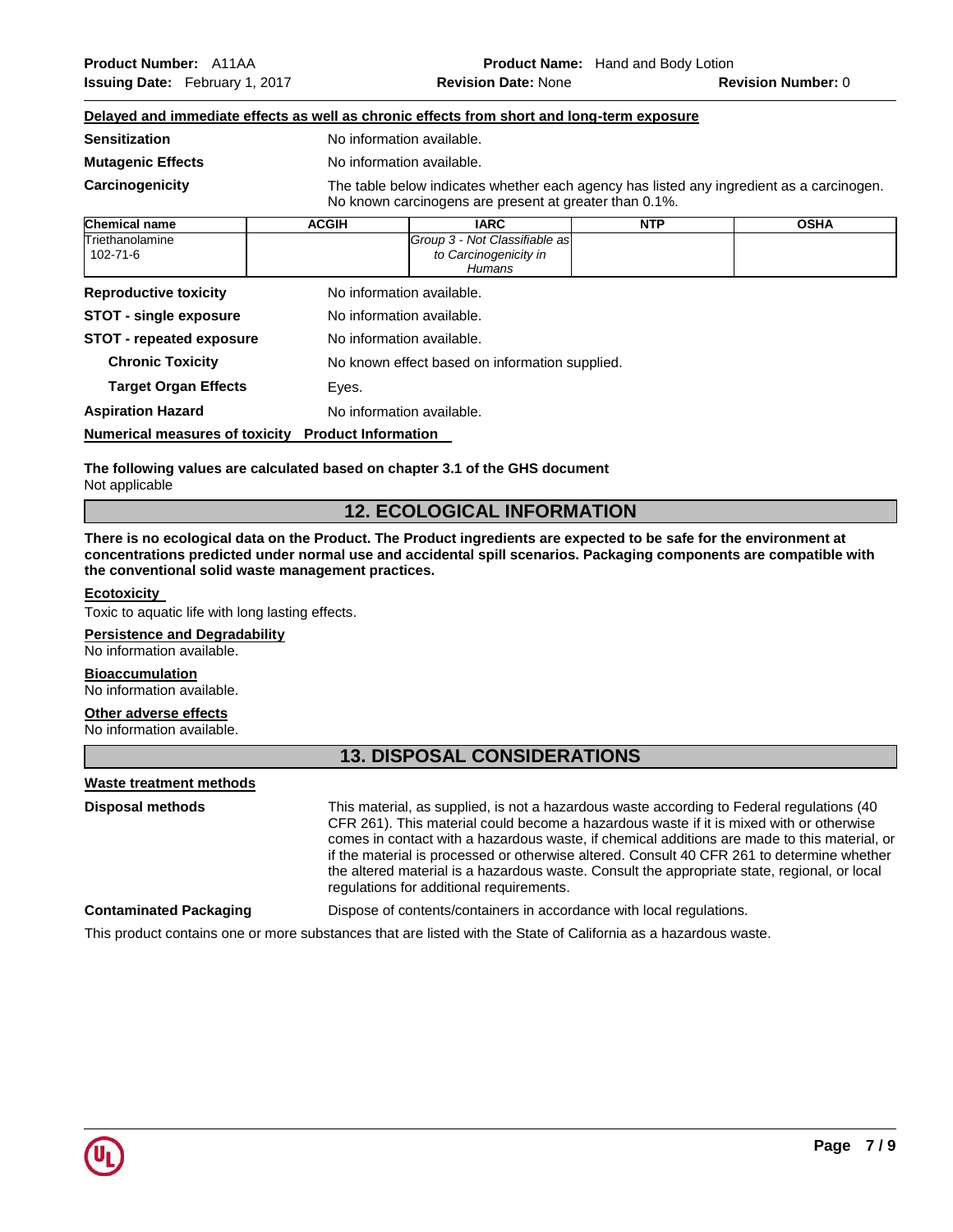|                                                                   | 14. IKANSPUKI INFUKWAIIUN                           |
|-------------------------------------------------------------------|-----------------------------------------------------|
| <b>DOT</b><br><b>Proper Shipping Name</b><br><b>Hazard Class</b>  | <b>NOT REGULATED</b><br><b>NON REGULATED</b><br>N/A |
| <b>TDG</b>                                                        | Not regulated                                       |
| <b>MEX</b>                                                        | Not regulated                                       |
| <u>ICAO</u>                                                       | Not regulated                                       |
| <b>IATA</b><br><b>Proper Shipping Name</b><br><b>Hazard Class</b> | Not regulated<br><b>NON REGULATED</b><br>N/A        |
| <b>IMDG/IMO</b><br><b>Hazard Class</b>                            | Not regulated<br>N/A                                |
| RID                                                               | Not regulated                                       |
| <b>ADR</b>                                                        | Not regulated                                       |
| <u>ADN</u>                                                        | Not regulated                                       |
| <b>15. REGULATORY INFORMATION</b>                                 |                                                     |

**14. TRANSPORT INFORMATION** 

## **International Inventories**

| TSCA | Exempt         |
|------|----------------|
| DSL  | Not determined |

**TSCA** - United States Toxic Substances Control Act Section 8(b) Inventory

**DSL/NDSL** - Canadian Domestic Substances List/Non-Domestic Substances List

# **US Federal Regulations**

## **SARA 313**

Section 313 of Title III of the Superfund Amendments and Reauthorization Act of 1986 (SARA). This product contains a chemical or chemicals which are subject to the reporting requirements of the Act and Title 40 of the Code of Federal Regulations, Part 372

| <b>Chemical name</b>                  | <b>CAS No</b> | Weight-%  | SARA 313 - Threshold<br>Values % |
|---------------------------------------|---------------|-----------|----------------------------------|
| Phenoxyethanol - 122-99-6             | 122-99-6      | $0.1 - 1$ | 1.0                              |
| <b>SARA 311/312 Hazard Categories</b> |               |           |                                  |
| <b>Acute Health Hazard</b>            | No            |           |                                  |
| <b>Chronic Health Hazard</b>          | No            |           |                                  |
| <b>Fire Hazard</b>                    | No            |           |                                  |
| Sudden release of pressure hazard     | No            |           |                                  |
| <b>Reactive Hazard</b>                | No            |           |                                  |

# **CWA (Clean Water Act)**

This product does not contain any substances which are regulated pollutants pursuant to the Clean Water Act (40 CFR 122.21 and 40 CFR 122.42)

# **CERCLA**

This material, as supplied, does not contain any substances regulated as a hazardous substance under the Comprehensive Environmental Response Compensation and Liability Act (CERCLA) (40 CFR 302)

# **US State Regulations**

## **California Proposition 65 - NONE**

This product does not contain any Proposition 65 chemicals.

# **U.S. State Right-to-Know Regulations**

| <b>Chemical name</b> | New Jersey | <b>Massachusetts</b> | Pennsylvania | <b>Rhode Island</b> | Illinois |
|----------------------|------------|----------------------|--------------|---------------------|----------|
| Glycerin             |            |                      |              |                     |          |
| $56 - 81 - 5$        |            |                      |              |                     |          |
| Phenoxyethanol       |            |                      |              |                     |          |
| 122-99-6             |            |                      |              |                     |          |
| Triethanolamine      |            |                      |              |                     |          |
| 102-71-6             |            |                      |              |                     |          |